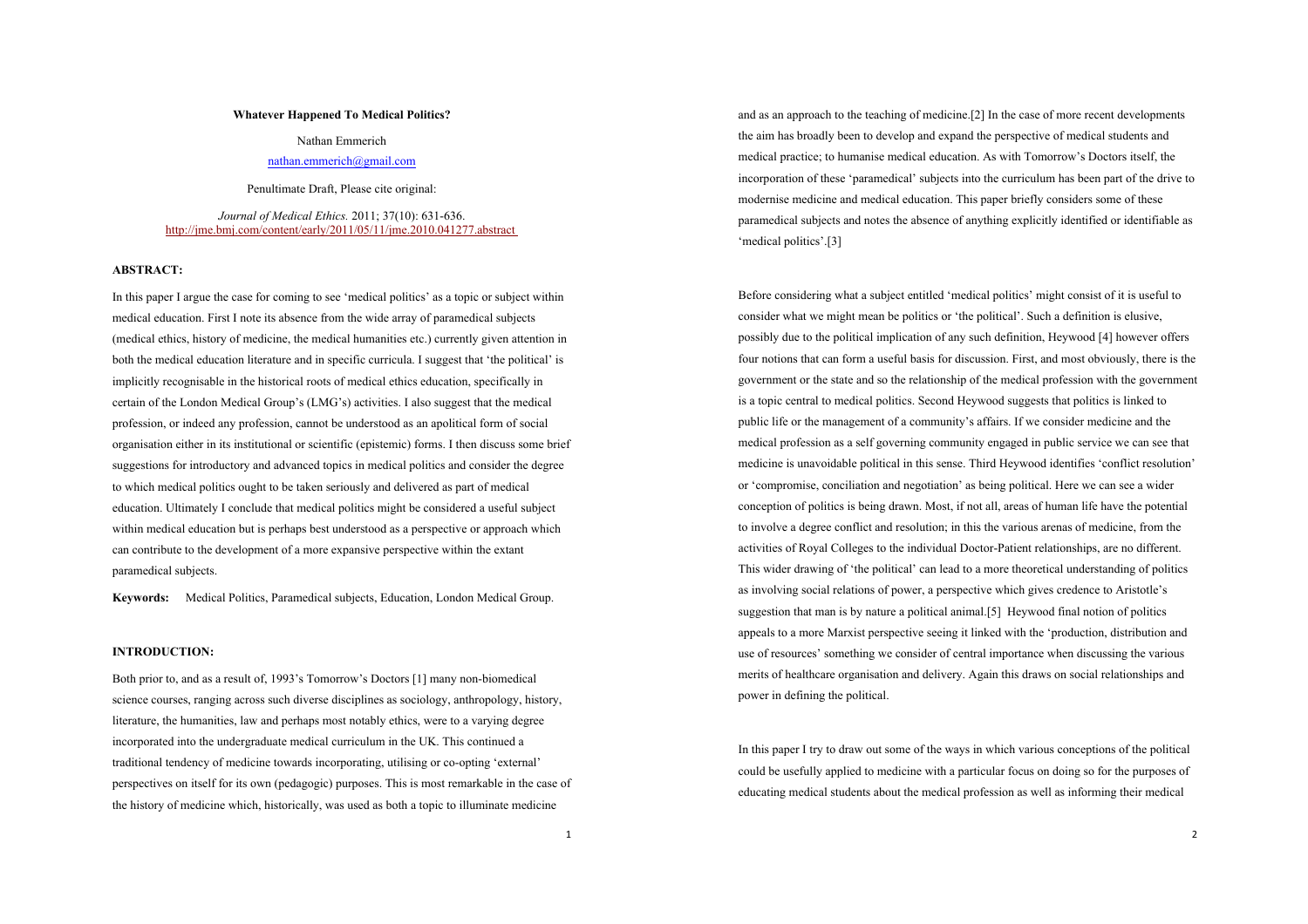ethics education. First I consider if we have 'lost' the more obviously political aspects of early medical ethics education in the UK before turning to a discussion of the institutions of the UK medical profession as political entities in both their external, internal and ethical dimensions. I discuss what topics might fruitfully be taught under the banner of 'medical politics' considering both introductory and advanced levels before concluding with a discussion of the limits and value of engaging in such education. I surmise that it is perhaps advisable to understand my suggestion for a medical politics more as an approach which might refresh the views of medical educators with regard to various paramedical subjects but particularly medical ethics.

# **THE PARAMEDICAL SUBJECTS:**

Medical students take courses in medical ethics, medical law, the history of medicine, medical sociology and in the medical humanities, a growing area of medical pedagogy. Each of these topics appears, to a greater or lesser degree, in the specific curricula of the UK medical schools. With regards to sociology, or perhaps the social sciences more generally, both the sociology *of* medicine and sociology *in* medicine (epidemiology, community or public health) is taught. Others, anthropology for example, might appear only minimally, perhaps during lessons on cultural competency, as small Student Selected Component's (SSCs) or as an aspect of a sociology course.[6] Still others such as, medical ethics, receive a mandate from the General Medical Council (GMC) and are a formal requirement aspect of the undergraduate medical curriculum in the UK. It appears prominently across both the core curriculum and student selected components of UK undergraduate medical degrees. However whilst this diverse range of disciplinary perspectives in and on medicine and medical practice appears to include nearly all the subjects found in the arts, humanities and social sciences it does not appear to include politics.

The absence of anything we can directly consider 'medical politics' in this paramedical lineup might be the result of the absence of any such sub-discipline from politics itself. This is clearly not the case with history (history of medicine) and sociology (sociology in/ of medicine) and so forth. Both of these disciplines, sociology and history, have explicitly political dimensions and it might well be the dominant influence of these particular subdisciplines that has perhaps rendered 'medical politics' as an arena for research somewhat

redundant. For example consider the sociology of the professions. This is a major topic of study independent of medical sociology which we might say examines George Bernard Shaw's adage that "all professions are a conspiracy against the laity."[7] Social history of medicine has gone beyond merely considering this 'conspiracy' and articulated the 'view from below.' Indeed social studies in the history of medicine have played a central role in articulating the 'history from below' paradigm which is now widespread in the parent discipline.[8] My argument is not so much that the discipline of politics should develop a specific concern with and for medicine, the relevant facets of the subject are adequately covered elsewhere. Rather my argument is that in the context of medical education a focus on various political dimensions of medicine can add something to the curricula that we might think both missing and important.

#### **A 'LOST' POLITICAL DIMENSIONS OF MEDICAL ETHICS?**

We might think that as well as being a paramedical success story medical ethics is fundamentally related in a number of ways to the idea of medical politics. Issues such as the allocation of resources, which range from new medical technologies such as renal dialysis,[9] expensive pharmaceutical drugs or organs for transplantation, have an obvious political as well as ethical dimension. They are 'conflicts' which represent social arrangements and power relations and demand some sort of public and publically acceptable resolution. In the UK the teaching of medical ethics can be traced to the activities of the LMG[10] whose 1981- 82 lecture program certainly evinces a political dimension (see Table 1). Many of the topics discussed of course continue to be addressed by medical ethics and medical ethics education yet the specific titles exhibit a certain political dimension that is for the most part absent from current bio- and medical ethical debate. This may or may not be a bad thing. For example the 'letting die' of severely ill neonates is clearly a topic which continues to ethically concern the healthcare professions and professionals involved in neonatal paediatrics as well as medical ethical commentators. Yet the 'Survival of the Weakest' title given to the 1981/82 LMG lecture references evolutionary theory and eugenics both well worn devices of political rhetoric which cannot now be perceived without a certain ambivalence. One presumes that the title was intended as a provocation which would not now be acceptable.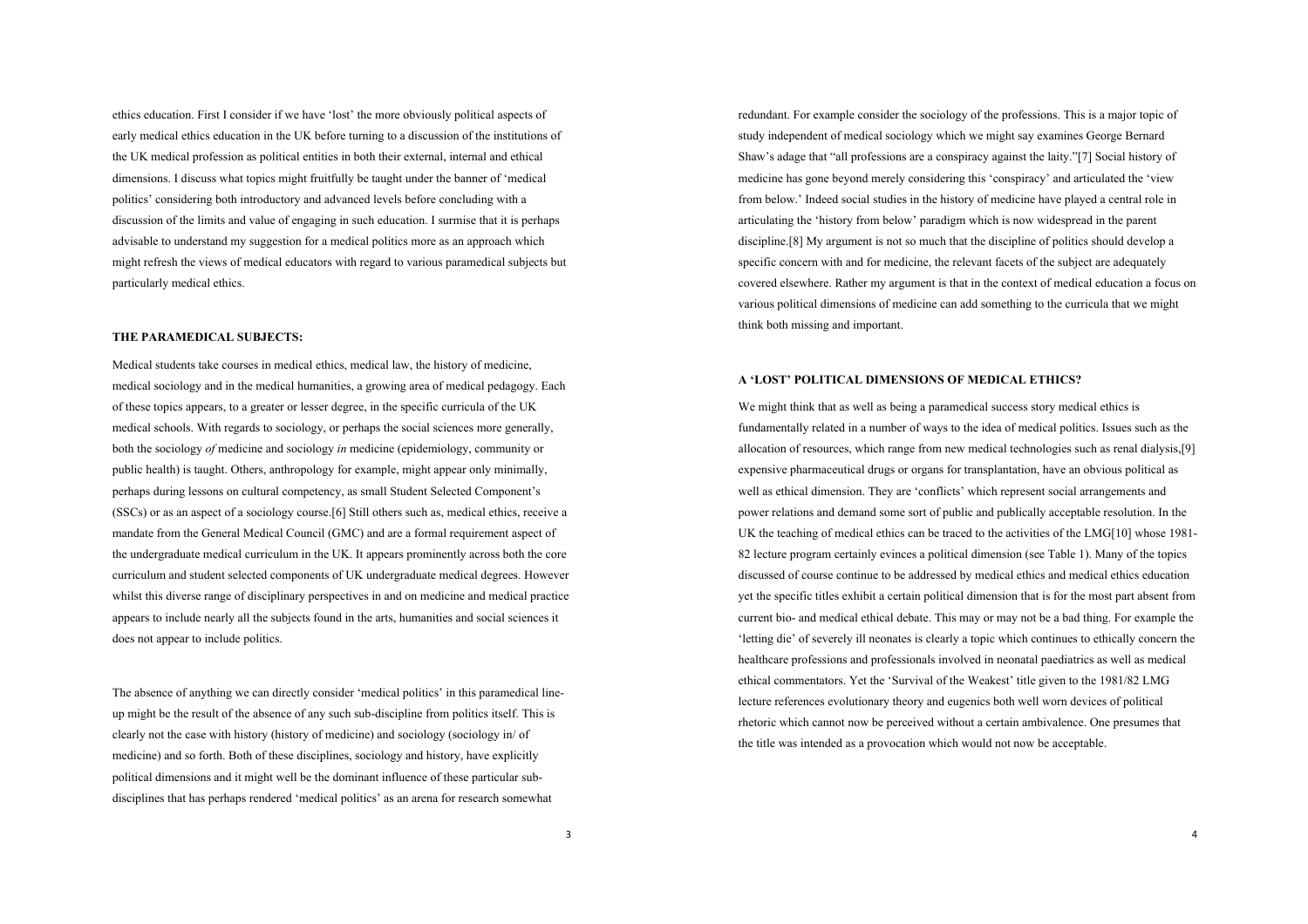Other topics demonstrate a generalised concern for wider social changes and their implications for medicine. One assumes the lectures on the ageing population must have partially been focussed on how medical expertise and institutions could respond to the needs of individuals and the state in managing the healthcare demands of an older population whilst those on marijuana on medical science's role in advising the government and public on recreational drug (ab)use. This is of course an issue which has recently concerned the UK in the form of Professor David Nutt and the Advisory Council on the Misuse of Drugs (ACMD) when he compared the risks of recreational ecstasy use to those associated with horse riding.[11] The resulting furore and debate certainly was not for the most part presented or considered in medical ethical terms. Nuclear war was a particularly troubling political issue of the late 70's and early 80's and it is difficult to imagine that the discussion was solely focussed on the obligations of doctors in the event of a nuclear holocaust; we might expect the issue of disarmament to have been discussed. The topic regarding mothers and birth cannot now be considered without a feminism frame, although perhaps Savulescu would argue otherwise.[12]

# **Table 1:** *Selected Lecture Titles from the 1981-82 Session of the LMG.*[13]

Survival of the Weakest: The morality of inaction in the care of the malformed infant.

Life at all Costs: Transplants and Scare Resources.

Marijuana: its medical effects and social implications.

Kill or Cure: The role of the doctor in nuclear war.

Is Birth too Important to be Left to Mothers?

Behaviour Modification: Brain Washing or Psychiatry?

Diagnostician, Practitioner and Therapist: Is the new nurse a threat to the medical profession?

The rise of Gerontocracy: The impact of pensioner power on society.

As represented by the LMG topic regarding the 'new nurse', conflicts for the control of particular domains and aspects of healthcare and medical work are of course political and have been a feature of modern medicine since its inception. Consider the dispute between medicine and midwifery for control of birth, for example. Indeed if we consider that the

institutions of the modern medical profession are founded on a system of Guilds we can see that the assertion of economic control over medical work is foundational to the inauguration of medicine in its modern institutionalised form. As Hamilton puts it: "Like the gilds and trading companies, the eighteenth century [medical] professional organizations fought to maintain or enlarge their monopolies, to secure legal definitions of their rights and privileges, and to prevent too many members rising from the 'journeyman' class."[14] Interprofessional struggle has a long lineage in the history of medicine and the professions more generally. This lineage continues to shape the forms of medical practices today and its fundamentally political nature should not be ignored.

Finally whilst the ethical dimensions of psychiatric practice are of fundamental importance the speciality cannot be disentangled from its social, cultural and political dimensions. Psychiatry can certainly be seen as a political tool as, infamously, it has been used as such a tool by various regimes across the world. However the categories it produces and propagates can also be understood as 'political' out with more blatant misuse and abuse. Think, for example, of the changing attitude of psychiatry and medicine towards alcoholism and homosexuality for example.[15] Particularly in the area of mental health, but also in medical practice more generally, it is often difficult to separate medicine from morality, in its broadest sense, from the cultural and political norms of professions and/ or society.[16]

### **MEDICAL INSTITUTIONS AS POLITICAL INSTITUTIONS:**

In British political life medicine and healthcare or, more specifically, the NHS is perhaps the single biggest issue. It is difficult to think of another major area in British politics which is of greater concern to the electorate than health and the NHS; no UK party could be elected to power without an acceptable position in regards the NHS.[17] This affords the various institutions of British healthcare a central role in public life. Whilst the GMC might be free from direct 'day-to-day' political interference as it reports to the Privy Council, rather than the Government of the day, it remains a fundamentally political, and politicised, organisation. In addition the various Royal Societies and the Nursing and Midwifery Council all act in a political manner and are involved in political debates. All of these bodies attempt to retain a sense of political independence, particularly party-political neutrality, in order that they might be seen as objective in articulating political positions in regards their professional interests,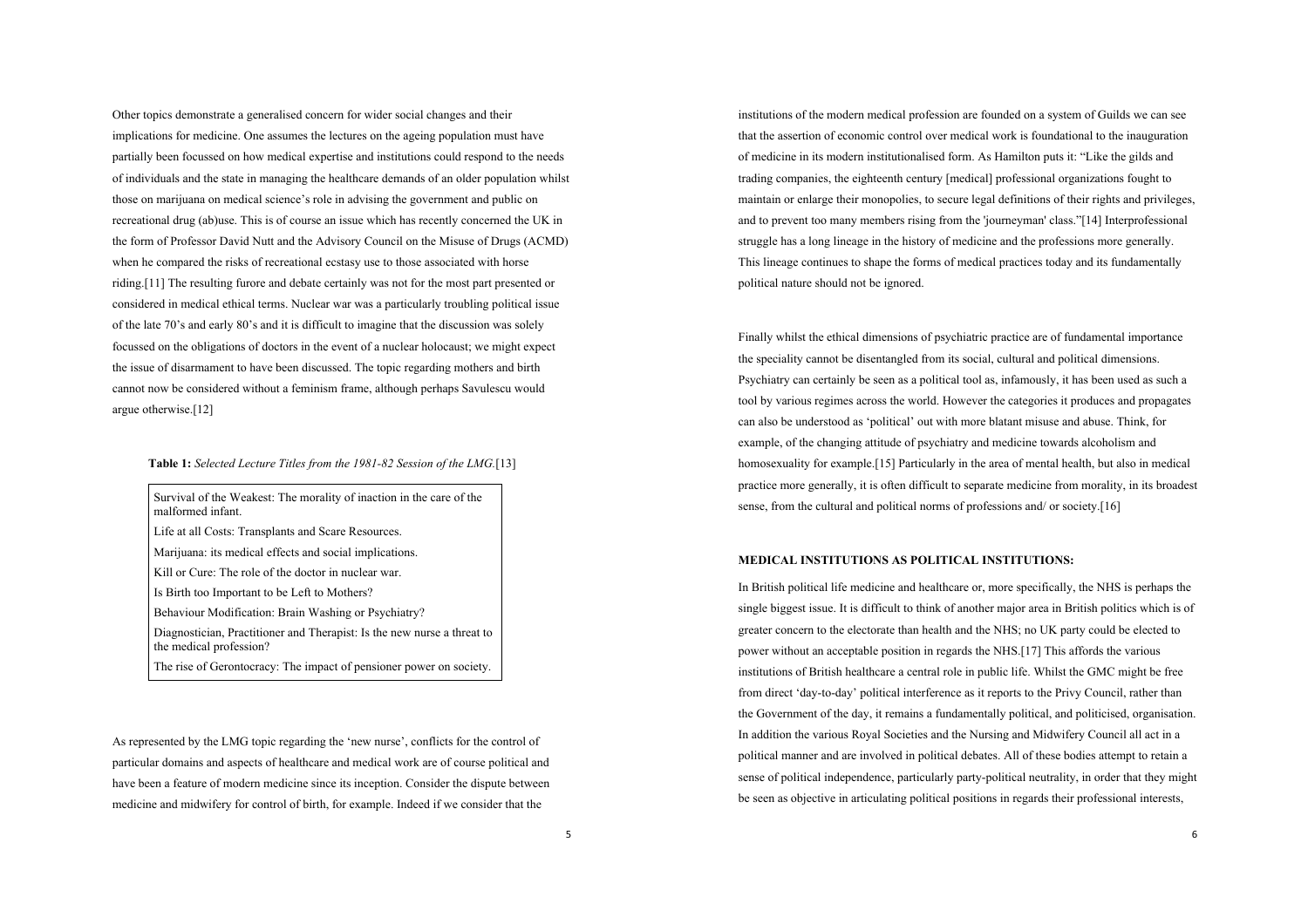practice and knowledge. Yet political independence does not equal apolitical status. One might also think similarly for the BMA which is in fact a trade union and so more obviously a political entity.

The way in which the ethical issues of modern medicine are addressed at a political level is often through the creation of politically independent or arms-length bodies, the HFEA and NICE being two such examples. Of course medicine and the other healthcare professions directly contribute to these debates through a variety of channels. Where such debates become more contentious, or, perhaps, where these debates are awaiting political resolution, the formal institutions of medicine might take a more reticent and conservative line but this does not prevent independent organisations comprised of medical professionals engaging in more direct political discussion and lobbying. The recently formed Healthcare Professionals for Change being a current example of this in regards the euthanasia debate.[18] A deeper appreciation of the involvement of the institutions of medicine, individual medical practitioners and autonomous interest groups comprised of medical professionals and/ or others can be gained through considering the history of the 1967 Abortion Act. The Act was produced through a complex political interplay between medicine, previous attempts at reforms (including the presentation of Acts to Parliament), the Abortion Law Reform Association (ALRA), members of the Church of England, and Member's of Parliament, particularly David Steel who brought the Private members Bill.[19] If one considers that a central concern was for backstreet abortions, which were perceived as the inevitable result of criminalisation the Act can be seen as a negotiated political compromise This political and pragmatic compromise extended to the recognition of medical and other healthcare professional's right to conscientious objection.[20]

We can see that medical professionals and their institutions[21] are engaged in the political life of the UK and can wield a good deal of influence. This is, of course, as it should be. The political debate in regards these issues would be severely impoverished were the healthcare professions to eschew such engagement. However there is another way in which medical institutions can be seen as political: just like any other large institution there is necessarily a degree of 'internal politics'. In some cases the medical profession can simply reproduce the prejudices and politics of wider society. An historical and extreme example can be found in

Pappworth being denied a consultant's position on the basis that he was a Jew and "no Jew could ever be a gentleman."[22] Similarly the gender politics of our society also exist within the medical and healthcare professions. A recent autobiographical medical memoir, Direct Red, discussed such issues.[23] If anything I feel that the wider healthcare professions are to be congratulated on their recent engagement with the issue of gender, although this is not to suggest that there is no longer an issue. I have little doubt that this is in no small part down to what has been called the 'feminisation of medicine'.[24] The contours of the debates regarding gender within the healthcare professions are certainly an example of internal politics.

However internal politics can also be more minute and focussed. Whilst a system of patronage, with all that implies, used to characterise medical education and guard the career ladders of many medical specialities it has been effectively challenged. Perhaps unavoidably there remains a small 'p' political dimension to medicine but it would be incorrect to single out medicine for particular criticism on this count; wherever there are people and organisations we might expect there to be politics with a small 'p'. We must acknowledge that if small p politics is an aspect of any institutionalised human organisation then it is a part of medicine. Admitting this is a step in the direction of facing any overly negative consequences of this part of our social nature. Having done so the scope of medical ethics could be considerably expanded through explicitly addressing the troubling aspects of 'power' at micro, meso and macro levels.

# **WHAT COULD WE TEACH IF WE TAUGHT MEDICAL POLITICS?**

The preceding section briefly demonstrated that, particularly in its relationship with wider society and culture, there are inescapable political aspects to medicine as a science, as both a profession and as a practice. In this section I wish to suggest some topics that might be covered under the heading 'medical politics' in the course of undergraduate medical education. I have divided these into introductory and advanced level topics which one might suppose could map onto undergraduate and postgraduate medical education. However it might be better to think of these as potential topics for discussion at the undergraduate level or as part of an intercalation degree in either interdisciplinary ethics or the medical humanities, both current growth areas in UK medical education. Of course this would also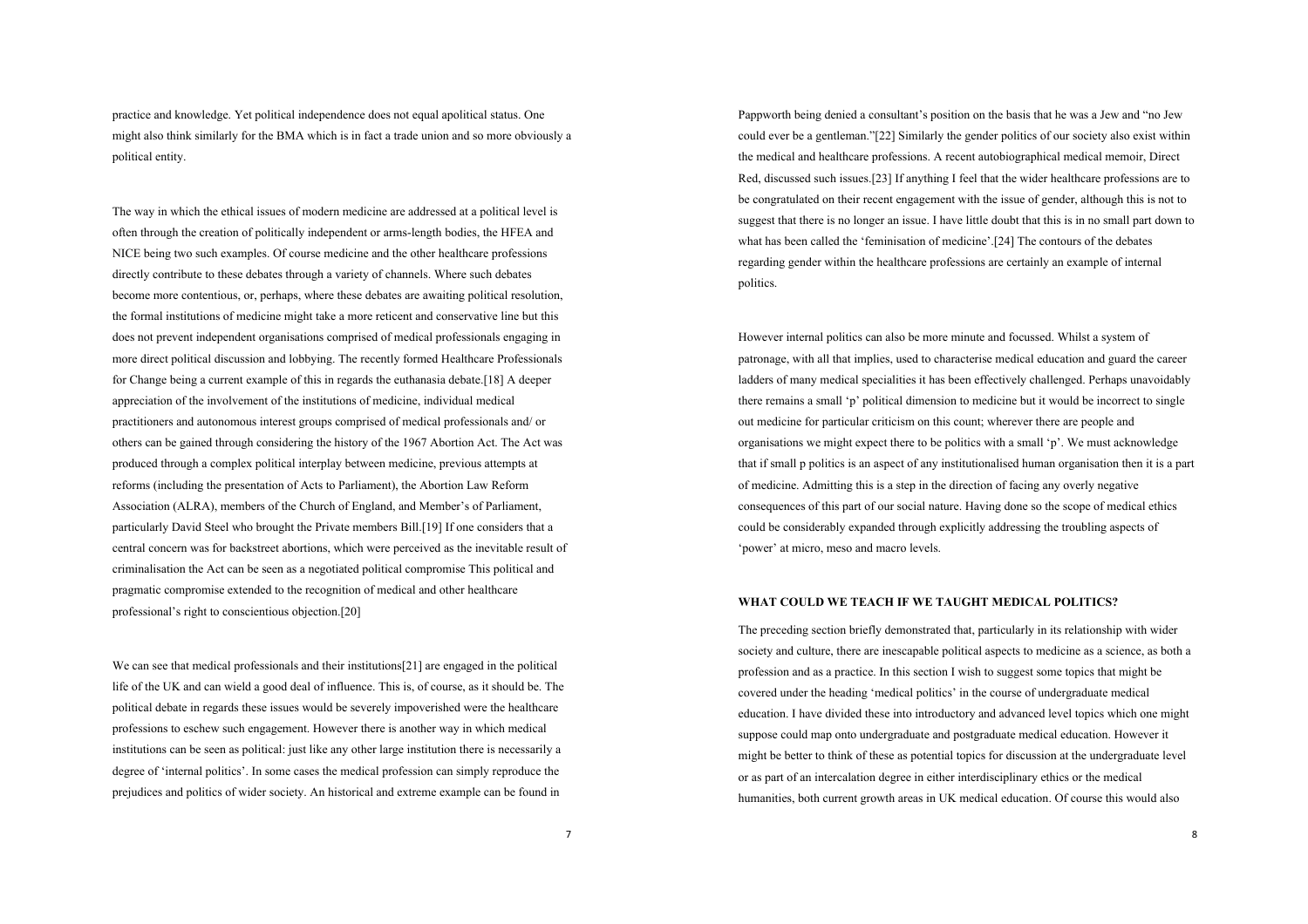indicate that the advanced topics in medical politics could also form part of master level education in these subjects aimed at medical professions, and perhaps also the recent development of such course focussed on 'Professionalism'.[25] Indeed reflection on the political dimension of professionalism as a concept and movement within medicine (and other professions) might have much to recommend it.

One caveat I wish to specify is that some, although certainly not all, of the topics proposed may already form part of undergraduate medical education, particularly in courses such as 'The Doctor and Society' or 'Medicine in Context' which can often be found in the first year or two of most UK undergraduate courses. Furthermore it may be that my suggestions for introductory topics in medical politics can and should be accommodated within these courses. However I think that the advanced topics suggested below would benefit from being discussed in a more diverse context. One way to achieve, or at least increase, the possibility of this might be through either taking an interprofessional approach or through teaching medical students alongside those from politics or other arts, humanities and social science courses. Unfortunately the structural realities of universities are likely to militate against achieving this in practice, particularly in the cases where faculty boundaries must be crossed. Nevertheless, with some creative thinking, it may well be possible to produce an innovative course which at least introduces medical students to political aspects of the medical profession.

#### **Introductory Topics in Medical Politics**

Some basic introduction into the political arrangements of the UK and elsewhere might be a useful place to start. It cannot be assumed all medical students are aware of the complexities of the medical profession, its organisations and their relationship to and with the government. The issue of private medicine can provide an excellent platform from which to lead into a discussion of a number of political topics including health insurance, the limits of national provision, cosmetic surgery, dual systems and 'queue jumping'. There is also a number of what we might call ethico-political issues which, perhaps due to the predominant political, rather than ethical, dimensions, can be neglected by medical ethics education aimed at medical students. Finally consideration might be paid to the doctor as an agent of the state; as someone who is asked to certify the health or illness of their patients for an increasing variety

of purposes. Discussion of these issues can be used to raise not only questions of medical ethics but also the wider responsibilities of the profession. For example responsibility to protect patient confidentiality at the level of the individual, i.e. in specific cases, but also to defend it at the political level, i.e. as a conceptual and practical basis of medical practice.

#### **Table 2:** *Introductory Topics in Medical Politics.*

The professions as political entities: The GMC; the Royal Colleges (including Nursing, the Midwifery council, and other allied healthcare professions); the BMA; and MDU.

The NHS, the Welfare State, Private Medicine, and other forms of health and social care provision including dual provision.

Ethico-Political Issues facing Medicine and Medical Professionals: Capital Punishment; Involvement in torture; Conscientious Objection (Abortion and War); Professional Guinea Pigs; The internationalisation of Medical Research.

The Doctor as Agent of the State: DVLA; Certifying sickness or disability; (un)Fitness to plead, stand trial and tests of legal responsibility;[26] health check-ups for insurance purposes; Military and Police medics; Gun control; certifying fitness to plead.

## **Advanced Topics in Medical Politics.**

At the advanced level boundaries between medical politics and other paramedical subjects and disciplines become blurred. This is in line with the absence of any substantive subdiscipline located within politics directly concerned with medicine. Consequentially medical politics becomes a particular, but interdisciplinary, perspective which can bring other paramedical subjects into dialogue with one another under a political rubric. An additional dimension is added to the discussion of the topics contained in Table 3 if we adopt an explicitly political perspective. Insights from the sociology of the professions, historical perspectives on the process of professionalization and on medical culture can seem somewhat abstruse to practically minded medical students and professionals. Thus a focus on the more practically orientated political dimension could contribute to rendering these topics more relevant. Through highlighting the political aspect of the more structurally normative issues in regards medical practice and organisation, which perhaps remains implicit in the analysis offered by some paramedical subjects, can be placed at the forefront of discussion.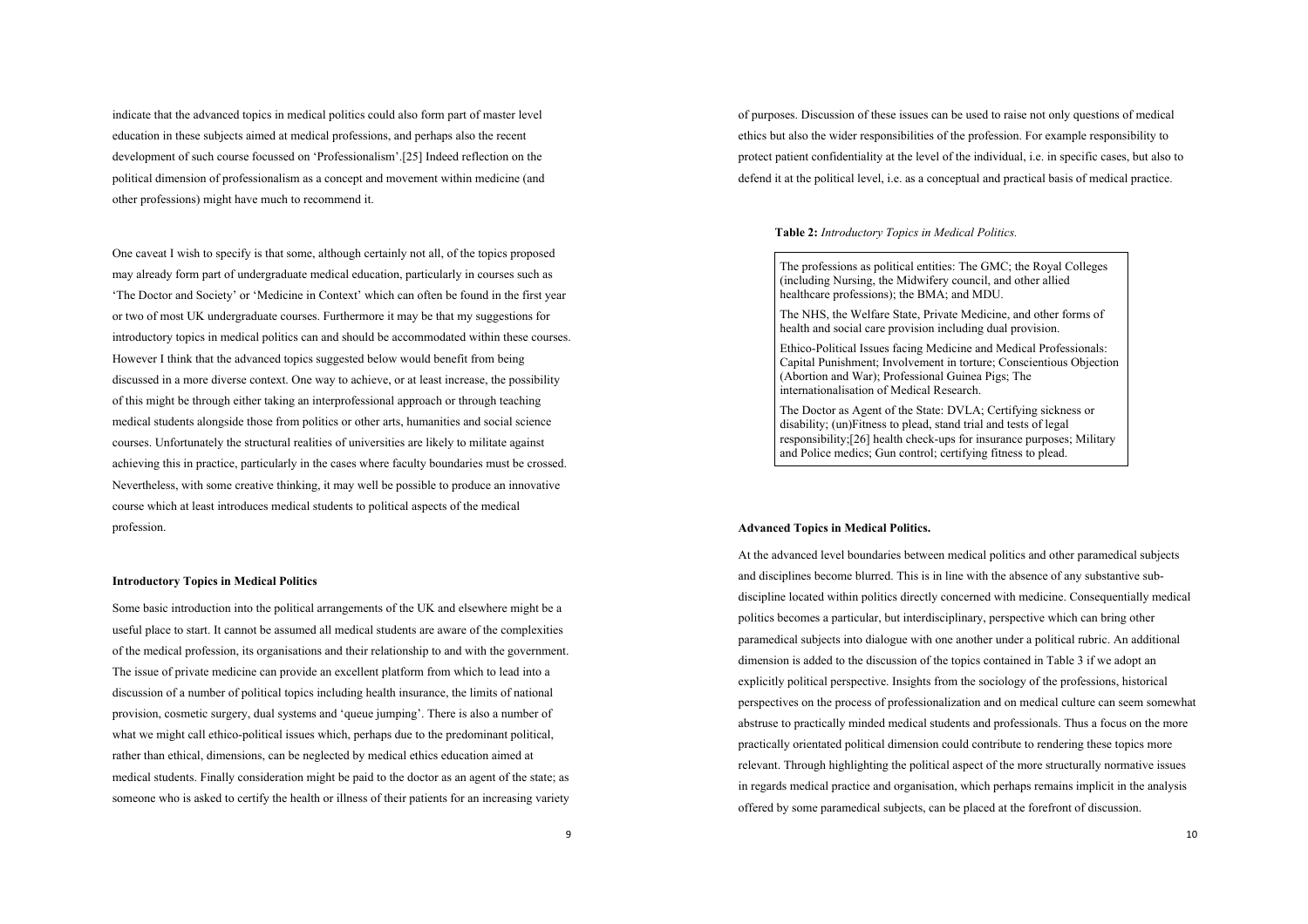## **Table 3:** *Advanced Topics in Medical Politics.*

The History of the NHS and the Welfare State.

The Process of Professionalization: Historical Fact or Ongoing Reality?

Psychiatry as a political tool: USSR; forensic and anti-psychiatry; Community Treatment Orders.

The Normal and the Pathological: The Politics of Medical Science. Disability studies. Anti-Psychiatry. Patients as Men, Women & Children. Issues in Race and Culture.

Medicine and Ideal Bodies: Health or Beauty? Cosmetic Surgery; Liposuction; natural variation of bodies; Obesity and Social Stigma;

Issues of Responsibility, Remuneration, Status and Respect: Doctors, Nurses and Social Workers.

The professional is political: The political dimensions of the professions: Gendered professions/ specialities and professionals.

## **CONCLUSION**

My suggestion for a medical politics does not propose a new research discipline nor does it argue in any strong sense that the suggested topics are unjustifiably absent from the medical education. Some are present in medical curricula and whilst others may be absent my proposal is not that they are fundamentally necessary to modern medical education in the way that the subject of medical ethics is necessary. What is innovative in my suggestion for 'medical politics' is its potential for developing different perspectives on existing topics. Thus the idea of medical politics need not necessarily open a new front in the battle for curricula time but might simply provide a new perspective from which medical educators can refresh and re-engage with their subjects and students. I would suggest that this is particularly valuable in regards certain ethical issues, particularly those which cannot have their political dimensions removed; the issue of professional power produced via the historical and sociological process of professionalization for example.

The shift I propose from the ethical to the political is largely perspectival one. This might also benefit UK medical students who may be culturally inclined to a kind of naive

relativism. Such an inclination is certainly comprehensible in the context of modern medical practice which is disposed towards a non-judgemental or non-directive, value free, approach to professional clinical practice. It is also consistent with the wider culture of the UK and there is little reason to assume that medical students differ greatly in this regard from their non-medical peers. To engage with this fully comprehensible reluctance to make normative judgments as individuals, medical students can be encouraged to consider the medicine as a whole; as a professional group and a political entity. The pragmatic necessity to adopt particular positions on specific (ethical) issues can then be highlighted. Thus the focus of classroom debate can be shifted from developing the medical student's own individual ethical position as nascent professionals to the development of medical student's political perspectives on and for the profession they aspire to join. Ethical responsibility is clearly something to be encouraged in individual medical professionals and I do not wish to take away from the attention paid to this in the UK medical curricula. However I would argue that encouraging medical students to comprehend the ethico-political responsibilities of the medical profession and its institutions, which are among the most powerful professional bodies in any society, is also a laudable aim that is currently neglected.

Having argued the case for a medical politics in my closing remarks I should like to directly consider the limits of the proposal. Whilst it seems to me that encouraging medicine and medical professionals to be able to see themselves in a political light, as 'political actors' and entities, encouraging the entire profession of medicine to become more explicitly political would not be an overly good idea. Nevertheless it is the case that the medical profession is not, and cannot be, an apolitical entity and as such it would be valuable to explicitly acknowledge the political dimensions of medicine in the course of undergraduate medical education and to develop this perspective within the profession itself. There might then be value in delivering some education in medical politics to some medical students either as part of the existing curriculum or in specific modules, most likely SSC's or as part of intercalation or masters degrees. Medical students with an interest and propensity to study the subject as an elective should be provided with the opportunity to do so and, through doing so, might be prompted to further pursue this interest in either formal or informal context and/ or in a professional or private capacity. Were we to do so we would promote reflection, on the part of future medical professional, on the role that the profession and its individual members play in political life of a nation state. Considering that the medical careers website run by the NHS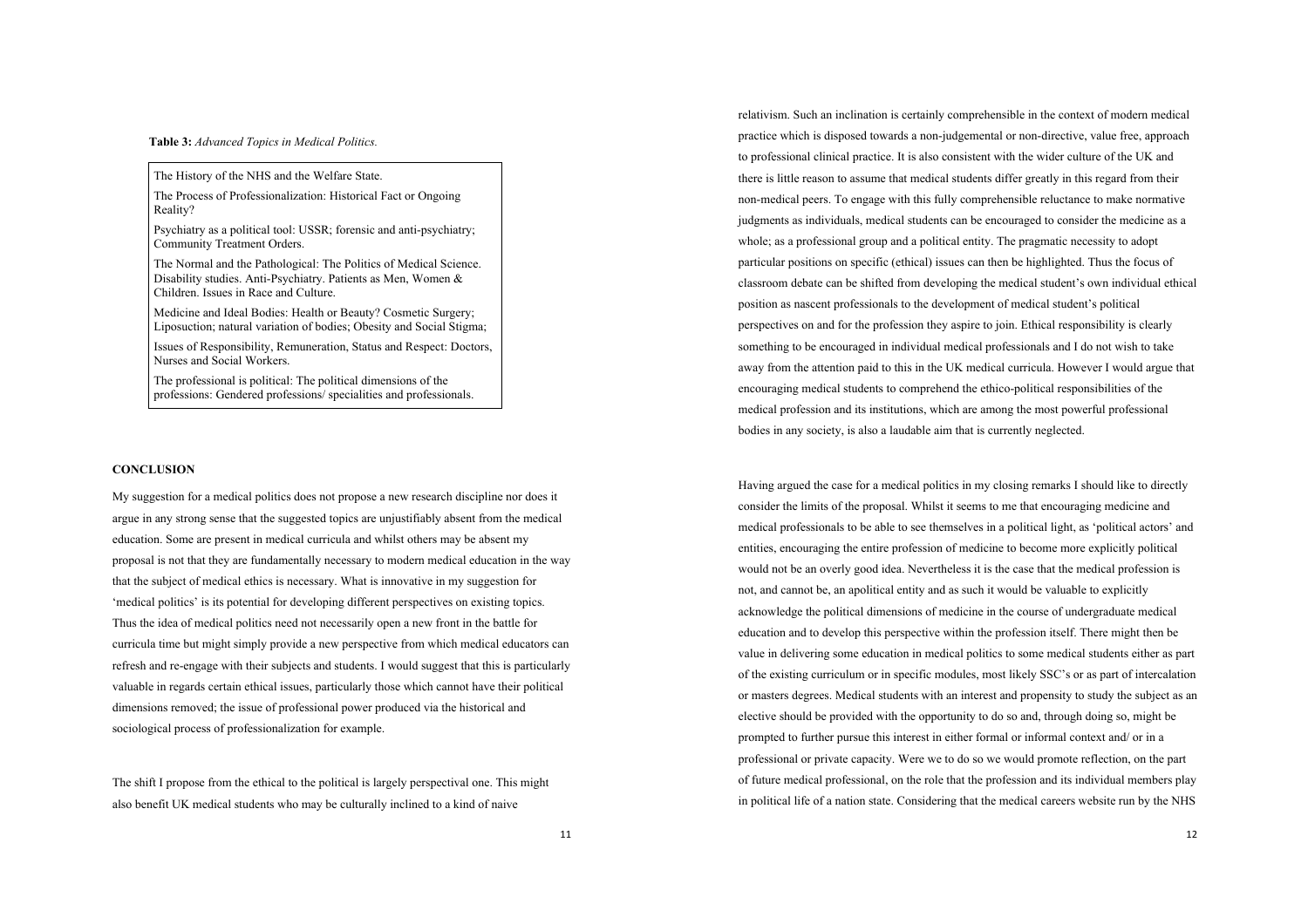promotes not only medical ethics but also medical politics[27] as potential career paths the teaching of medical politics could offer long term benefits to individual medical students and professionals as well as to the wider profession and polity of the UK.

# **BIBLIOGRAPHY**

[1] Tomorrow's Doctors. 1993. The General Medical Council. London, UK. The discussion conducted in this paper focuses on the UK as that is where my knowledge lies. Readers can no doubt discern the relevance of the argument to other national contexts.

[2] See: Burnham JC. What is Medical History? Great Britain: Polity Press. 2007:2-3. Burnham differentiates between the eras 1700 CE to 1800 CE and then 1800 CE to 1900 CE where the medical profession's conceptualisation of medical history moved from being one of representing the "eternal truths on which the practice and profession of medicine was based" to an "adopting the general idea of progress" commensurate with the development of scientific methods in medical practice and education, the development of which occurred around the same time as this transition.

[3] For reasons of space, and because of the complexity of the debates raised, I am going to ignore the concept of biopolitics which, in any case should be considered sociology rather than politics.

[4] See entry 'Politics' in Heywood, A. Key Concepts in Politics. Hampshire, UK: Palgrave. 2000:33-35.

[5] It appears Aristotle might have considered being by nature political as not something restricted to man and so perhaps akin to social or co-operative. For further discussion see: Mulgan, RG. Aristotle's Doctrine That Man Is a Political Animal. Hermes 1974;102:438-445.

[6] Although we might see the influence of medical anthropology in concern for the 'cultural competence' of medical students.

[7] Shaw GB, The Doctor's Dilemma. Fairfield, IA: 1st World Library - Literary Society 2004: 44.

[8] Both of which have not only been central to the history of medicine but the development of these perspectives in the history of medicine have been highly influential in the wider discipline of history itself.

[9] The advent and ethical analysis of dialysis was central to the early development of medical ethics in America. Jonsen AR, The Birth of Bioethics. New York: OUP 1998:211- 217.

[10] Whong-Barr M. Clinical ethics teaching in Britain: a history of the London Medical Group. New Rev Bioeth 2003:73-84.

[11] Nutt, DJ. Equasy — An overlooked addiction with implications for the current debate on drug harms. J Psychopharmacol 2009:3 -5. The political fallout from this government advisor on drugs consideration of the comparative risks and social impact of horse riding with ecstasy use lead to his dismissal from the ACMD revealing the political nature of this supposedly apolitical advisory body.

[12] Savulescu J, Future People, Involuntary Medical Treatment in Pregnancy and the Duty of Easy Rescue. Utilitas 2007;1:1-20.

[13] Hamilton B, The medical professions in the eighteenth century. Econ Hist Rev. 1951;2:141–169.

[14] The titles come from a reproduction of an LMG pamphlet concerning their activities in 1981/2 academic year which although entitled 'lecture list' gives no small detail regarding the nature of the LMG at that time. See Appendix 3 of: L.A. Reynolds LA & Tansey EM, eds. Medical Ethics Education in Britain, 1963-1993. London: Wellcome Trust Centre for the History of Medicine at UCL. 2007:122-126.

[15] The 1981-82 programme of the LMG discussed above includes a symposium entitled 'Beyond the Medicalisation of Homosexuality' Ibid:124.

[16] On the relationship between morality and issues we now think of in terms of mental health see: Martin MW, From Morality to Mental Health: Virtue and Vice in a Therapeutic Culture USA:OUP 2006; Of course where the cultural and political norms of a profession are brought into consideration is precisely where concepts of biopolitics and knowledge/ power begin to be relevant. See Turner on Foucault: Turner BS, Medical Power and Social Knowledge London: Sage 1987:9-17.

[17] It remains to be seen whether the current government's proposals for reforming the NHS and GP consortia are 'acceptable'. What is certain is that there is a great deal of concern for the potential impact of the proposals. Regardless these were not part of the Conservative manifesto prior to the election and there seems little doubt that, were they part of their